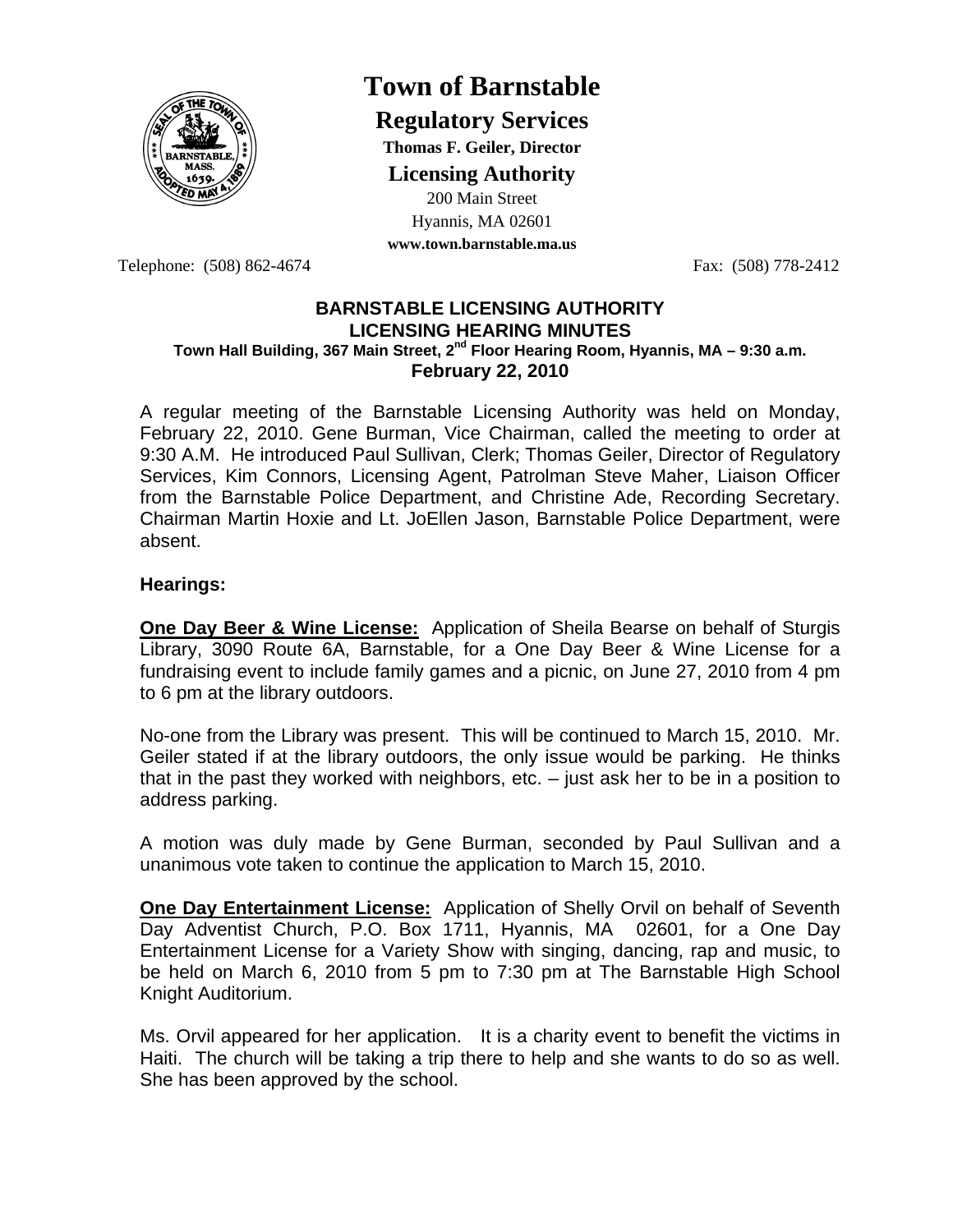A motion was duly made by Paul Sullivan, seconded by Gene Burman and a unanimous vote taken to approve the application of Shelly Orvil on behalf of Seventh Day Adventist Church, P.O. Box 1711, Hyannis, MA 02601, for a One Day Entertainment License for a Variety Show with singing, dancing, rap and music, to be held on March 6, 2010 from 5 pm to 7:30 pm at The Barnstable High School Knight Auditorium.

**New Junk Dealer License:** Application of Spindle City Pawnbrokers, Inc., d/b/a Spindle City Precious Gems, Cape Cod Mall Space E127, 769 Iyannough Road, Hyannis, MA, Dennis Egan, Manager, for a new Junk Dealer License, hours of operation to be Mall hours.

Mr. Egan appeared for this application; he is the Manager. They are seeking the second hand license. Mr. Burman advised it is called a Junk Dealer license even thought he term is not so palatable. Mr. Egan stated it is near Victoria's Secret; used to be Ritz camera. Officer Maher asked if he is familiar with the regulations. Mr. Egan stated he has read the rules inside and out; will record everything by photo, respect the holding periods, keep everything on site here, not in the other store.

Mr. Burman said he received notice from Mr. Fine at the Mall that everything is in order. Mr. Burman asked for public comment; there was none.

A motion was duly made by Paul Sullivan, seconded by Gene Burman and a unanimous vote taken to approve the application of Spindle City Pawnbrokers, Inc., d/b/a Spindle City Precious Gems, Cape Cod Mall Space E127, 769 Iyannough Road, Hyannis, MA, Dennis Egan, Manager, for a new Junk Dealer License, hours of operation to be Mall hours.

**New Annual Wine & Malt Common Victualler License:** Application of Merrill Sweet, Inc., d/b/a Sweet Tomatoes Osterville, 791 Main Street, Osterville, Merrill Sweet, Manager, for a new Annual Common Victualler Wine & Malt License, with a total of 34 seats indoors and 12 seats on an outside paved and fenced patio.

Mr. Sweet appeared to advise that the ABCC wanted this application to be a NEW license so he had to return before the Board and notify abutters. The Common Victualler license will be 6 am to 8 pm. Mr. Sullivan advised that the seating total occupancy was 46 including 12 outside. Mr. Burman reiterated that the 46 is a total even if it rains and people come inside.

A motion was duly made by Paul Sullivan, seconded by Gene Burman and a unanimous vote taken to approve the application of Merrill Sweet, Inc., d/b/a Sweet Tomatoes Osterville, 791 Main Street, Osterville, Merrill Sweet, Manager, for a new Annual Common Victualler Wine & Malt License, with a total of 34 seats indoors and 12 seats on an outside paved and fenced patio.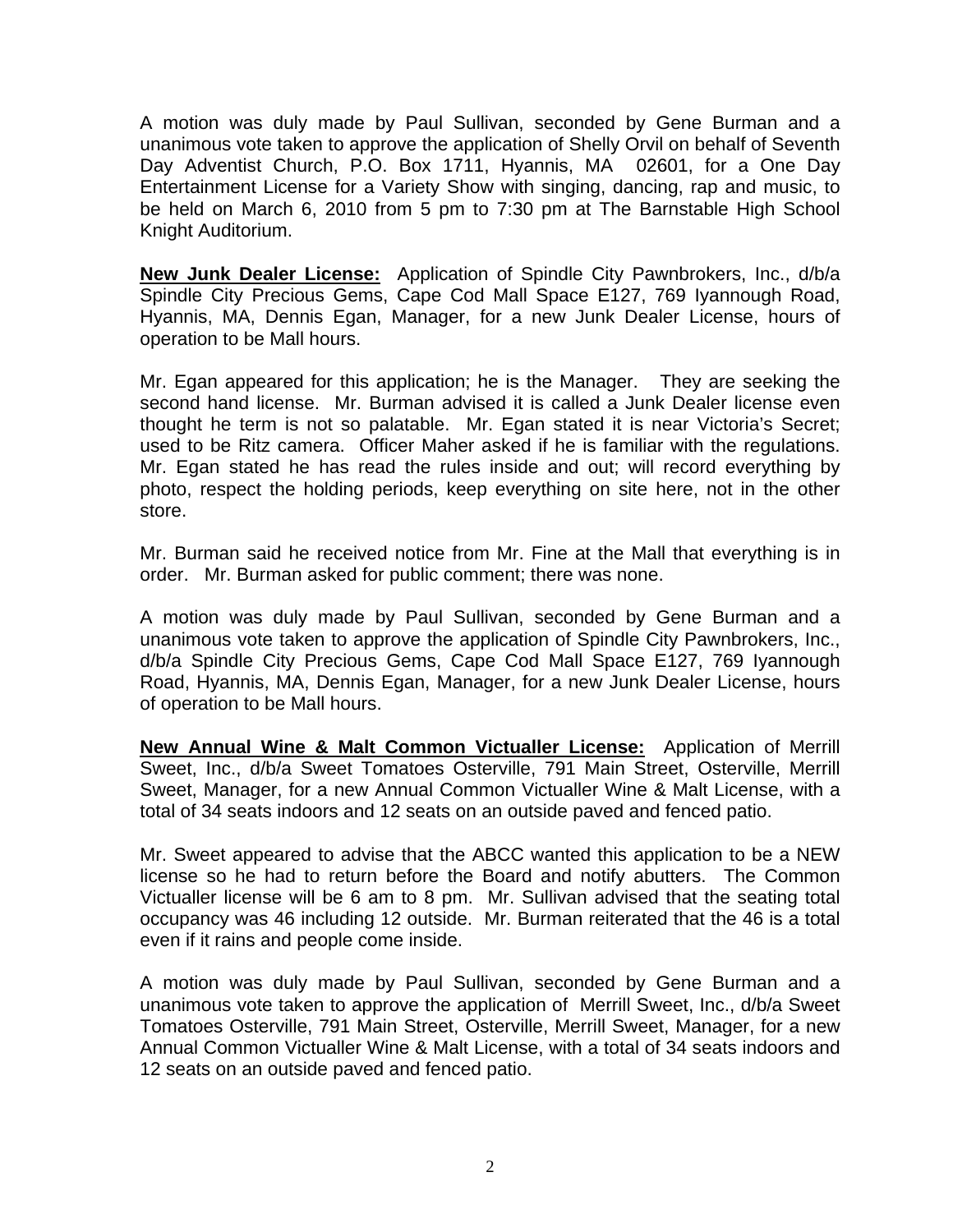Christine Ade advised the Board that the applicant would also like the common victualler license right away, until the alcohol is approved. That was approved by the Board.

A five minute break was called by Mr. Burman to fix some audio problems.

**Transfer of Annual All Alcohol Common Victualler, Daily Live, Non-Live, Automatic Amusement and Subday Entertainment Licenses:** Application of Ocarina, Inc., d/b/a Bud's Place, 959 Bearses Way, Hyannis, MA, Paul J. Reardon, Owner, to transfer its Annual All Alcohol Common Victualler, Daily Live, Non-Live, Automatic Amusement & Sunday Entertainment Licenses to House of Bud's, Inc., d/b/a House of Bud's, Candace Chambers, Manager.

Mr. and Mrs. Reardon, along with the proposed new owners, appeared for this application. The Reardons are selling the business to Ms. Chambers and Mr. Townsend. They will be staying on board through the transition period to make sure everything goes smoothly with vendors, etc. Candace Chambers has grown up with food, waitressing, catering her whole life. Tim is from the Catskills and they had a restaurant with alcohol there. She is aware of the seating being reduced because of the capacity problems at state level. She is TIPS certified and very aware of people coming in and out and if a person is unruly they are gone.

Mr. Geiler asked for her vision of the new place. She stated that the bands and karaoke are going to be up a notch – and geared for all age groups. They are changing to a deli-style food menu. Food will be more important than in the past. They may even have a roast turkey night. She then stated that the visual aspect will be an asset to the area – it will be spruced up a bit.

Mr. Geiler asked if they have any plans with the sprinkler system; she said she has to look into the price of the installation; and Mr. Geiler stated that the water source at the street he believes is adequate. He does not think the main has to be upgraded and made her aware the black cloud is over the capacity of 99 – it used to be 150. She stated they will be looking at that issue and vigilant to stay under the 99. Mr. Geiler asked how long there was a Reardon at Bud's. Mr. Reardon stated there has been a Reardon there for 30 years.

Mr. Burman asked for public comment – there was none.

A motion was duly made by Paul Sullivan, seconded by Gene Burman and a unanimous vote taken to approve the application of Ocarina, Inc., d/b/a Bud's Place, 959 Bearses Way, Hyannis, MA, Paul J. Reardon, Owner, to transfer its Annual All Alcohol Common Victualler, Daily Live, Non-Live, Automatic Amusement & Sunday Entertainment Licenses to House of Bud's, Inc., d/b/a House of Bud's, Candace Chambers, Manager.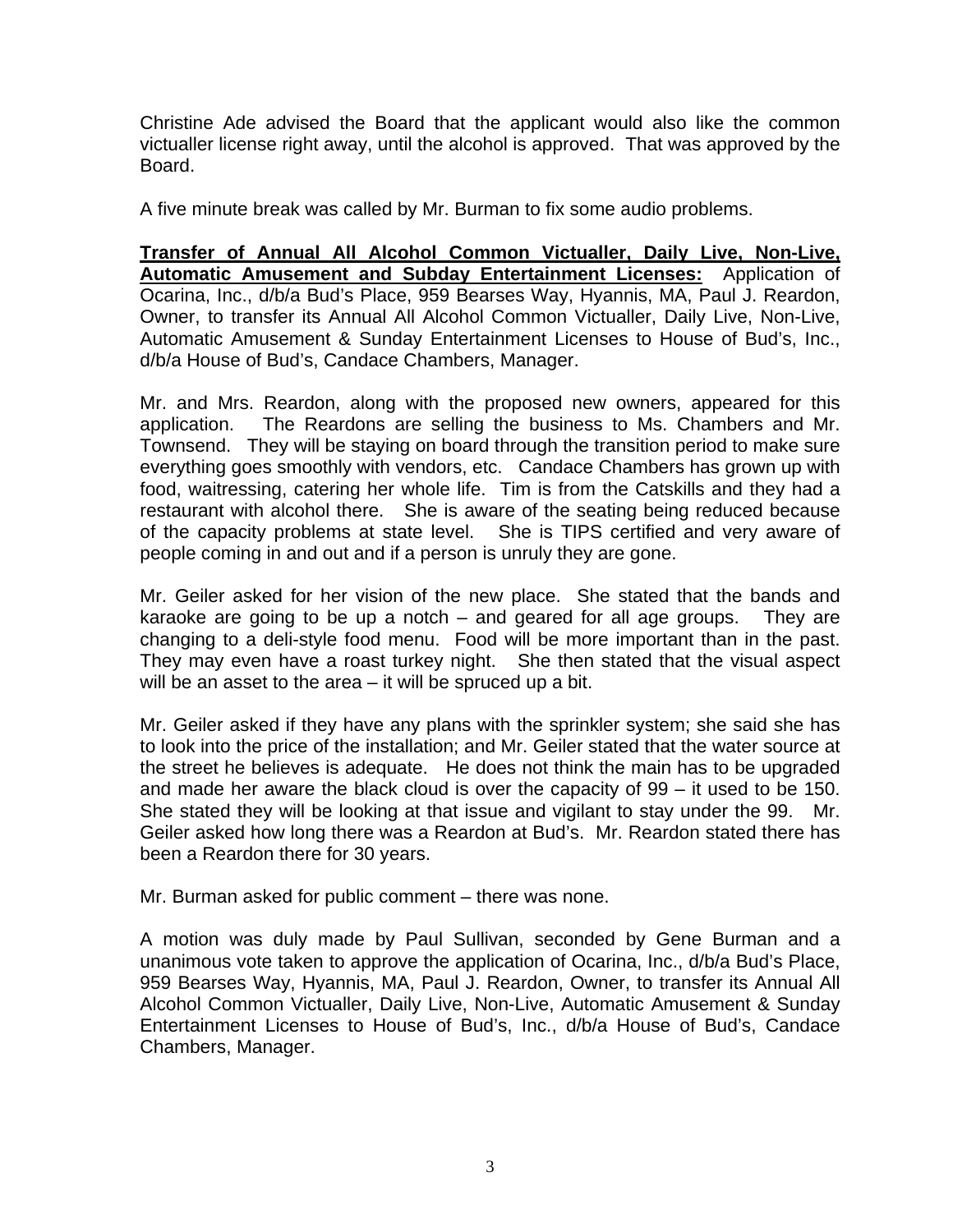**New Annual All Alcohol Common Victualler License:** Application of Macaab, Inc., d/b/a Cape Cod Pizza and Subs, 10 Seaboard Lane, Unit K, Hyannis, MA, Aaron Boutiette, Manager for a new annual All Alcohol Common Victualler License, hours of operation to be 11 am to 1 am.

Aaron and Christian Boutiette appeared for their application. The brothers are taking over the old Spiritus Pizza. They will make it more of a restaurant than takeout place. They have 40+ years experience combined. Christine Ade advised that there is a ZBA decision from way back limiting this to 20. The Boutiettes will go to ZBA in the future to see about getting more seating.

Mr. Burman stated the school and church were notified and have not responded in the negative. They attended services at the church and met the Pastor and Deacon of the Church to give them a face to go with the abutter notice. They have not heard from the school.

There will be a counter with a few seats. There will be a takeout area. To the right is about 5 seats and there are other tables and benches. There is a handicapped seating area. Both brothers will be at the restaurant. They are both cognizant of the rules and regulations. Everyone will be carded. Aaron has run security for years, all the way back to college days, citing Steamers, the Boathouse, the Courtyard in Bourne and as a part-time bartender.

Mr. Sullivan stated there will be a lot of underage people there at a pizza place. Mr. Boutiette said they are putting a mirror in the one spot that cannot be seen easily from the bar.

Officer Maher stated he is familiar with both men and has never had a problem with either one. Mr. Geiler stated the applicant has a good background in the business. Given the nature of the business and schools nearby he would suggest that alcohol be served at the tables ONLY; not by people coming up to the bar itself. That would ensure there is not an issue of who gets the alcohol. Mr. Burman stated he had the same concern with the school and kids coming in.

Gary Brown appeared in support of this application. He said he has known them for years. Has always seen professional treatment by both men.

Mr. Sullivan stated this discussion makes the board's concerns apparent for them. Mr. Boutiette said he is now 40; they all look young to him now. He is not looking for rowdy but family and is very aware of the age of the high school children who will be coming in.

Mr. Geiler asked about their vision of food – pizzas, subs, fried desserts, slices available; working man's lunches, lasagna, chicken parmesan. They have a lot of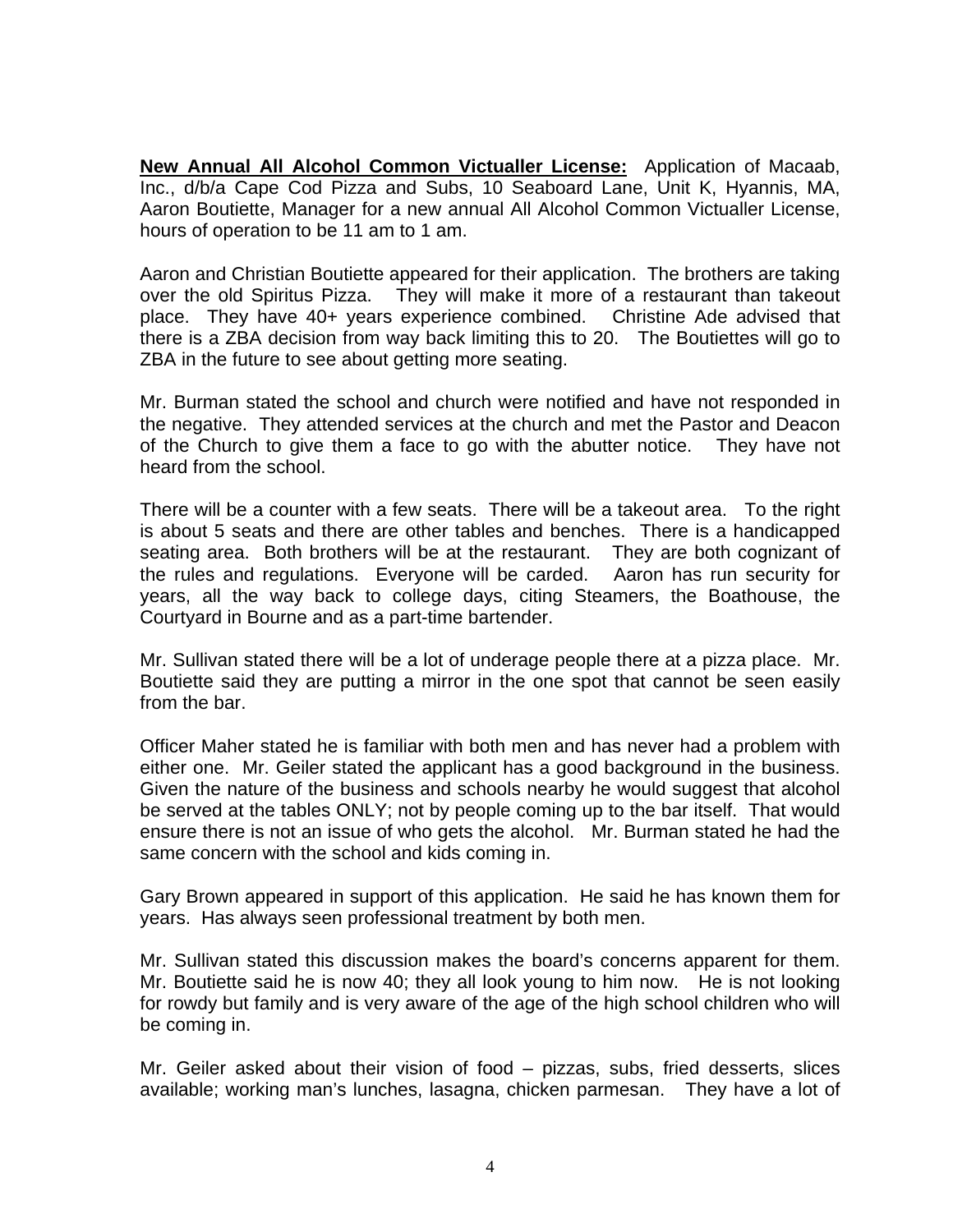grill and oven space and are tailoring the menu towards that. Both guys and two chefs will open the place. Once summer is in full swing they will help out. Gene Burman and Mr. Geiler asked about the name (Cape Cod Pizza and Subs) which is a name of a good restaurant in Brockton; they will go with it for now but plan to change the dba in future.

It was noted that the total seating allowed per a ZBA decision is 20. They also wish to open as a restaurant only for now until the alcohol is approved. The motion should also be made to include alcohol service at the tables only or bartender at the counter.

Mr. Geiler clarified they can order the alcohol at the counter but it must be served where they are seated. It is a little cumbersome but given the customer base it makes sense.

A motion was duly made by Paul Sullivan, seconded by Gene Burman and a unanimous vote taken to approve the application of Macaab, Inc., d/b/a Cape Cod Pizza and Subs, 10 Seaboard Lane, Unit K, Hyannis, MA, Aaron Boutiette, Manager for a new annual All Alcohol Common Victualler License, hours of operation to be 11 am to 1 am and a common Victualler license until the alcohol license is approved, with the restriction that alcohol service will be at the tables only or by waitstaff at the counter.

## **Business Meeting:**

The following issues were held from the prior meeting:

Board vote to release to the public the following Executive Session Minutes: 4/2/07, 5/5/08, 8/11/08, 9/18/08 and historic Executive Session Minutes dated 1/31/00, 4/10/00 & 7/31/00.

A motion was duly made by Paul Sullivan, seconded by Gene Burman and a unanimous vote taken that after review, the Board voted to approve the release of the following Executive Session Minutes: 4/2/07, 5/5/08, 8/11/08, 9/18/08 and historic Executive Session Minutes dated 1/31/00, 4/10/00 & 7/31/00.

Board Vote to record in public session that historic Executive Session Minutes dated 8/24/98 and 10/5/98 cannot be located to release.

Mr. Geiler asked to amend the language in the vote on this issue to include the fact that we are not sure the historic sessions ever took place.

A motion was duly made by Paul Sullivan, seconded by Gene Burman and a unanimous vote taken that after review the Board voted to record in public session that historic Executive Session Minutes dated 8/24/98 and 10/5/98 cannot be located to release; we are not positive a session actually took place even though it may have